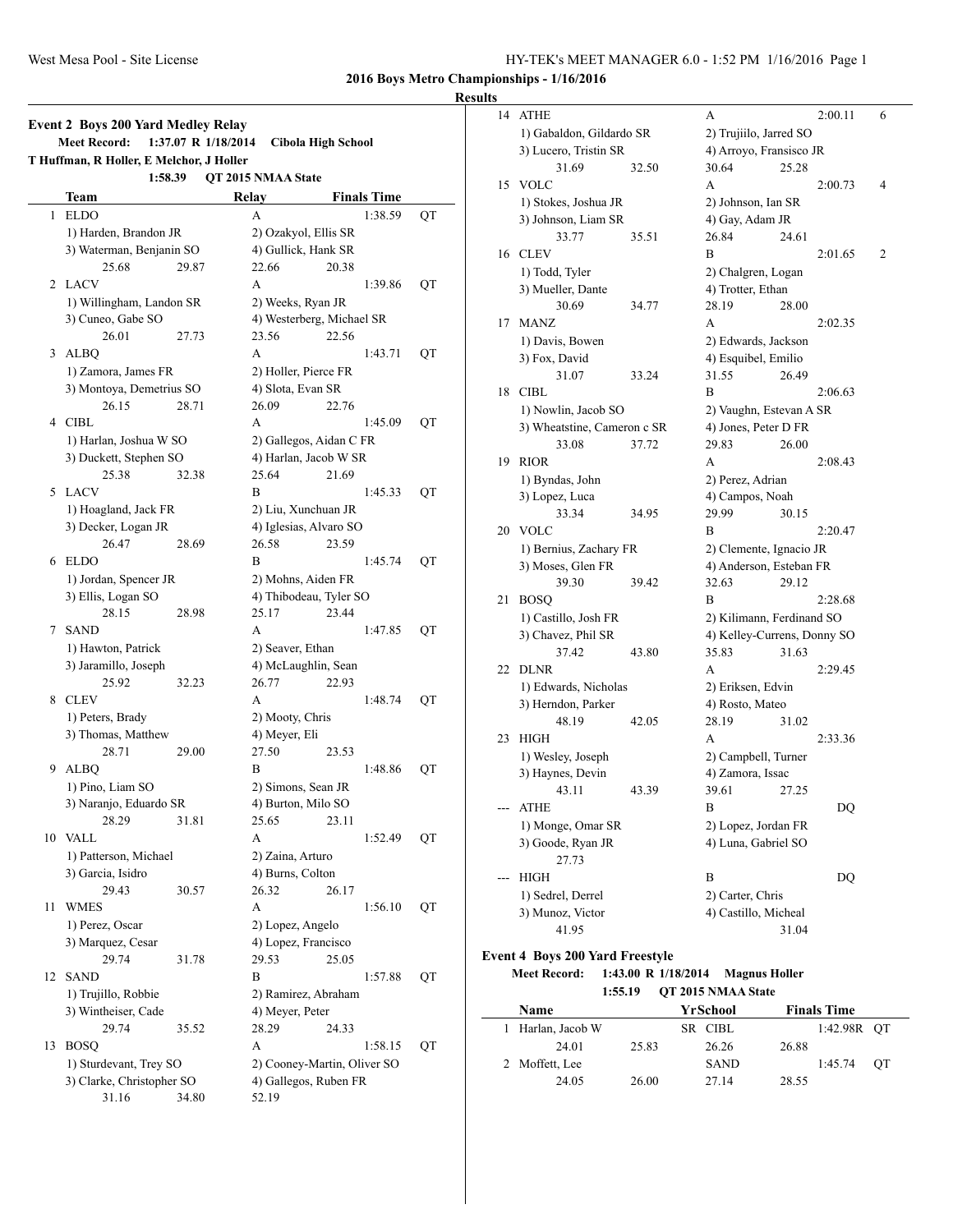| HY-TEK's MEET MANAGER 6.0 - 1:52 PM 1/16/2016 Page 2 |  |  |
|------------------------------------------------------|--|--|
|------------------------------------------------------|--|--|

## **Results**

 $\frac{1}{2}$ 

|    | (Event 4 Boys 200 Yard Freestyle) |         |    |             |       |                    |    |
|----|-----------------------------------|---------|----|-------------|-------|--------------------|----|
|    | Name                              |         |    | YrSchool    |       | <b>Finals Time</b> |    |
| 3  | Hoagland, Jack                    |         |    | FR LACV     |       | 1:47.89            | QT |
|    | 24.83                             | 27.41   |    | 28.21       | 27.44 |                    |    |
| 4  | Wemhoner, Jacob                   |         |    | CLEV        |       | 1:50.73            | QT |
|    | 25.09                             | 27.63   |    | 29.04       | 28.97 |                    |    |
| 5  | Weeks, Ryan                       |         |    | JR LACV     |       | 1:50.79            | QT |
|    | 25.62                             | 27.90   |    | 28.45       | 28.82 |                    |    |
| 6  | Finke, Gus                        |         |    | JR VOLC     |       | 1:52.58            | QT |
|    | 24.43                             | 27.38   |    | 29.70       | 31.07 |                    |    |
| 7  | Senn, Alan                        |         |    | JR VOLC     |       | 1:54.68            | QT |
|    | 26.62                             | 28.90   |    | 29.45       | 29.71 |                    |    |
| 8  | Sanchez, Dominic                  |         |    | SR VOLC     |       | 1:54.94            | QT |
|    | 25.60                             | 28.23   |    | 29.86       | 31.25 |                    |    |
| 9  | Oliver, Henry                     |         |    | SO ALBQ     |       | 1:55.13            | QT |
|    | 26.55                             | 28.84   |    | 29.46       | 30.28 |                    |    |
| 10 | McLaughlin, Sean                  |         |    | SAND        |       | 1:56.31            | 7  |
|    | 24.90                             | 28.13   |    | 31.22       | 32.06 |                    |    |
| 11 | Sheldahl, Blaze                   |         | SO | <b>ELDO</b> |       | 1:58.08            | 6  |
|    | 26.26                             | 29.64   |    | 30.74       | 31.44 |                    |    |
| 12 | Montoya, Demetrius                |         | SО | <b>ALBQ</b> |       | 1:59.19            | 5  |
|    | 26.31                             | 29.50   |    | 31.63       | 31.75 |                    |    |
| 13 | Duckett, Stephen                  |         | SO | CIBL        |       | 1:59.39            | 4  |
|    | 26.11                             | 29.24   |    | 31.19       | 32.85 |                    |    |
| 14 | Jordan, Spencer                   |         |    | JR ELDO     |       | 1:59.92            | 3  |
|    | 26.60                             | 30.09   |    | 31.54       | 31.69 |                    |    |
| 15 | Naranjo, Eduardo                  |         |    | SR ALBQ     |       | 2:01.19            | 2  |
|    | 27.72                             | 30.63   |    | 31.46       | 31.38 |                    |    |
| 16 | Meyer, Peter                      |         |    | SAND        |       | 2:01.94            | 1  |
|    | 28.44                             | 31.16   |    | 31.57       | 30.77 |                    |    |
| 17 | Whisenhunt, Jacob                 |         |    | <b>CLEV</b> |       | 2:03.47            |    |
|    | 29.40                             | 31.39   |    | 31.69       | 30.99 |                    |    |
| 18 | Thibodeau, Tyler                  |         |    | SO ELDO     |       | 2:04.18            |    |
|    | 26.75                             | 30.61   |    | 32.74       | 34.08 |                    |    |
| 19 | Feaster, Danny                    |         |    | SO LACV     |       | 2:06.14            |    |
|    | 28.42                             | 31.46   |    | 32.26       | 34.00 |                    |    |
| 20 | Sturdevant, Trey                  |         | SO | <b>BOSQ</b> |       | 2:08.46            |    |
|    | 29.39                             | 32.23   |    | 33.17       | 33.67 |                    |    |
| 21 | Perez, Adrian                     |         |    | <b>RIOR</b> |       | 2:13.64            |    |
|    | 29.78                             | 33.65   |    | 35.21       | 35.00 |                    |    |
|    | 22 Fox, David                     |         |    | <b>MANZ</b> |       | 2:14.84            |    |
|    | 29.82                             | 34.04   |    | 35.92       | 35.06 |                    |    |
| 23 | Byndas, John                      |         |    | RIOR        |       | 2:22.14            |    |
|    | 30.31                             | 34.98   |    | 38.89       | 37.96 |                    |    |
| 24 | Tafoya, Christian                 |         |    | VALL        |       | 2:26.86            |    |
|    | 31.46                             | 1:16.47 |    | 39.08       |       |                    |    |
| 25 | Gabaldon, Gildardo                |         |    | SR ATHE     |       | 2:27.38            |    |
|    | 30.79                             | 35.93   |    | 39.46       | 41.20 |                    |    |
| 26 | Lujan-Flores, Cesar               |         |    | <b>CLEV</b> |       | 2:30.90            |    |
|    | 33.47                             | 37.90   |    | 40.10       | 39.43 |                    |    |
| 27 | Lucero, Tristin                   |         |    | SR ATHE     |       | 2:31.39            |    |
|    | 34.08                             | 37.09   |    | 40.46       | 39.76 |                    |    |
| 28 | Wilson, Ryan                      |         | SR | <b>ATHE</b> |       | 2:33.44            |    |
|    | 33.98                             | 38.38   |    | 41.40       | 39.68 |                    |    |
| 29 | Wesley, Joseph                    |         |    | <b>HIGH</b> |       | 2:36.60            |    |
|    | 33.59                             | 38.59   |    | 41.25       | 43.17 |                    |    |
| 30 | Pelowitz, Logan                   |         |    | <b>WMES</b> |       | 2:50.10            |    |
|    | 34.10                             | 42.65   |    | 46.61       | 46.74 |                    |    |

| 31                                                                                                                                                                                                                                                                                                                                                                                                                                                                         | Sedrel, Derrel         |       | <b>HIGH</b>       |         | 2:54.66    |
|----------------------------------------------------------------------------------------------------------------------------------------------------------------------------------------------------------------------------------------------------------------------------------------------------------------------------------------------------------------------------------------------------------------------------------------------------------------------------|------------------------|-------|-------------------|---------|------------|
|                                                                                                                                                                                                                                                                                                                                                                                                                                                                            | 36.23                  | 42.16 | 46.92             | 49.35   |            |
|                                                                                                                                                                                                                                                                                                                                                                                                                                                                            | 32 Kilimann, Ferdinand |       | <b>BOSO</b><br>SО |         | 3:32.30    |
|                                                                                                                                                                                                                                                                                                                                                                                                                                                                            | 46.46                  | 54.01 | 57.44             | 54.39   |            |
|                                                                                                                                                                                                                                                                                                                                                                                                                                                                            | 33 Lopez, Diego        |       | <b>HIGH</b>       |         | 3:46.10    |
|                                                                                                                                                                                                                                                                                                                                                                                                                                                                            | 44.00                  | 56.22 | 1:01.32           | 1:04.56 |            |
| $\frac{1}{2} \left( \frac{1}{2} \right) \left( \frac{1}{2} \right) \left( \frac{1}{2} \right) \left( \frac{1}{2} \right) \left( \frac{1}{2} \right) \left( \frac{1}{2} \right) \left( \frac{1}{2} \right) \left( \frac{1}{2} \right) \left( \frac{1}{2} \right) \left( \frac{1}{2} \right) \left( \frac{1}{2} \right) \left( \frac{1}{2} \right) \left( \frac{1}{2} \right) \left( \frac{1}{2} \right) \left( \frac{1}{2} \right) \left( \frac{1}{2} \right) \left( \frac$ | Gallegos, Ruben        |       | <b>BOSO</b><br>FR |         | NS         |
|                                                                                                                                                                                                                                                                                                                                                                                                                                                                            | Padilla, Dalton        |       | <b>WMES</b>       |         | <b>SCR</b> |

# **Event 6 Boys 200 Yard IM**

# **Meet Record: 1:56.18 R 1/18/2014 Stephen Klein 2:10.79 QT 2015 NMAA State**

|     | Name                  |       |     | <b>YrSchool</b> |       | <b>Finals Time</b> |    |
|-----|-----------------------|-------|-----|-----------------|-------|--------------------|----|
| 1   | Harlan, Joshua W      |       |     | SO CIBL         |       | 1:57.92            | QT |
|     | 25.68                 | 29.15 |     | 34.72           | 28.37 |                    |    |
| 2   | Waterman, Benjanin    |       |     | SO ELDO         |       | 1:58.06            | QT |
|     | 24.47                 | 30.89 |     | 35.36           | 27.34 |                    |    |
| 3   | Kingsolver, Ian       |       |     | SAND            |       | 1:59.78            | QT |
|     | 25.70                 | 30.65 |     | 34.01           | 29.42 |                    |    |
| 4   | Westerberg, Michael   |       |     | SR LACV         |       | 2:02.97            | QT |
|     | 25.58                 | 33.16 |     | 36.21           | 28.02 |                    |    |
| 5   | Holler, Pierce        |       |     | FR ALBQ         |       | 2:03.33            | QT |
|     | 25.28                 | 31.44 |     | 35.26           | 31.35 |                    |    |
| 6   | Oliver, Tobias        |       | SR. | <b>ALBQ</b>     |       | 2:05.10            | QT |
|     | 27.19                 | 31.30 |     | 37.09           | 29.52 |                    |    |
| 7   | Cuneo, Gabe           |       |     | SO LACV         |       | 2:05.99            | QT |
|     | 25.96                 | 30.51 |     | 39.35           | 30.17 |                    |    |
| 8   | Harden, Brandon       |       |     | JR ELDO         |       | 2:08.06            | QT |
|     | 25.72                 | 30.71 |     | 39.65           | 31.98 |                    |    |
| 9   | Burton, Milo          |       | SO. | ALBQ            |       | 2:10.33            | QT |
|     | 27.70                 | 33.66 |     | 39.31           | 29.66 |                    |    |
| 10  | Meyer, Eli            |       |     | <b>CLEV</b>     |       | 2:10.94            | 7  |
|     | 28.36                 | 34.20 |     | 37.29           | 31.09 |                    |    |
| 11  | Liu, Xunchuan         |       |     | JR LACV         |       | 2:10.99            | 6  |
|     | 27.48                 | 35.35 |     | 36.36           | 31.80 |                    |    |
| 12  | Ozakyol, Ellis        |       |     | SR ELDO         |       | 2:15.78            | 5  |
|     | 28.12                 | 37.15 |     | 36.92           | 33.59 |                    |    |
| 13  | Moses, Dillon         |       |     | SR VOLC         |       | 2:19.83            | 4  |
|     | 29.43                 | 34.28 |     | 42.26           | 33.86 |                    |    |
| 14  | Seaver, Ethan         |       |     | SAND            |       | 2:20.83            | 3  |
|     | 28.73                 | 38.13 |     | 40.87           | 33.10 |                    |    |
| 15  | Lopez, Luca           |       |     | <b>RIOR</b>     |       | 2:21.78            | 2  |
|     | 31.67                 | 35.98 |     | 40.88           | 33.25 |                    |    |
| 16  | Thomas, Matthew       |       |     | <b>CLEV</b>     |       | 2:24.64            | 1  |
|     | 28.58                 | 37.37 |     | 42.21           | 36.48 |                    |    |
| 17  | Wintheiser, Cade      |       |     | <b>SAND</b>     |       | 2:27.48            |    |
|     | 29.86                 | 37.58 |     | 48.53           | 31.51 |                    |    |
| 18  | Mueller, Dante        |       |     | <b>CLEV</b>     |       | 2:28.59            |    |
|     | 29.19                 | 38.84 |     | 46.27           | 34.29 |                    |    |
| 19  | Wheatstine, Cameron c |       |     | SR CIBL         |       | 2:35.05            |    |
|     | 31.96                 | 38.56 |     | 47.94           | 36.59 |                    |    |
| 20  | Castillo, Josh        |       |     | FR BOSQ         |       | 2:54.96            |    |
|     | 37.65                 | 43.65 |     | 54.77           | 38.89 |                    |    |
| --- | Jouppi, Connor        |       |     | JR VOLC         |       | DQ                 |    |
|     | 29.92                 | 41.53 |     | 50.00           | 34.29 |                    |    |
|     | Steckbeck, Jacob      |       |     | JR VOLC         |       | DQ                 |    |
|     | 29.83                 | 41.01 |     | 46.61           | 34.06 |                    |    |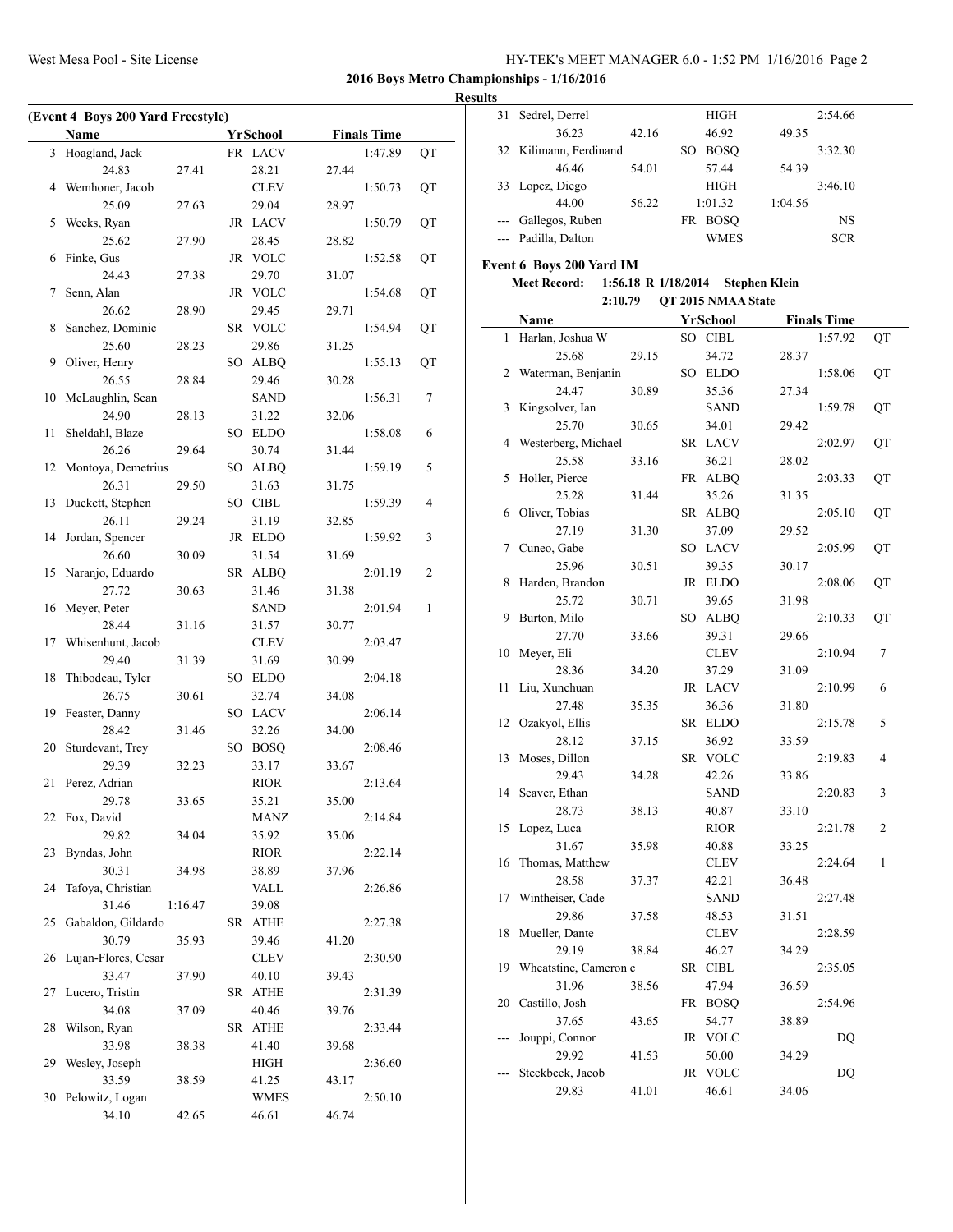| <b>Event 8 Boys 50 Yard Freestyle</b><br><b>Meet Record:</b><br>20.87 R 1/24/2015<br><b>Magnus Holler</b> |                                   |     |                    |                    |                |  |  |  |
|-----------------------------------------------------------------------------------------------------------|-----------------------------------|-----|--------------------|--------------------|----------------|--|--|--|
|                                                                                                           | 23.69                             |     | QT 2015 NMAA State |                    |                |  |  |  |
|                                                                                                           | Name                              |     | YrSchool           | <b>Finals Time</b> |                |  |  |  |
| $\mathbf{1}$                                                                                              | Gullick, Hank                     |     | SR ELDO            | 20.83R             | QT             |  |  |  |
| 2                                                                                                         | Hawton, Max                       |     | SAND               | 21.17              | QT             |  |  |  |
| 3                                                                                                         | Romero, Estevan                   |     | SAND               | 22.29              | QT             |  |  |  |
| 4                                                                                                         | Slota, Evan                       | SR  | <b>ALBQ</b>        | 22.60              | QT             |  |  |  |
| 5                                                                                                         | Johannes, Seth                    | SR  | <b>ELDO</b>        | 22.82              | QT             |  |  |  |
| 6                                                                                                         | Willingham, Landon                |     | SR LACV            | 22.97              | QT             |  |  |  |
| 7                                                                                                         | Clarke, Christopher               |     | SO BOSQ            | 23.26              | QT             |  |  |  |
| 8                                                                                                         | Eck, Matthew                      |     | SO LACV            | 23.30              | QT             |  |  |  |
|                                                                                                           | 9 Gay, Adam                       |     | JR VOLC            | 23.60              | QT             |  |  |  |
| 10                                                                                                        | Iglesias, Alvaro                  |     | SO LACV            | 23.86              | 7              |  |  |  |
| 11                                                                                                        | Lau, Evan                         |     | RIOR               | 24.09              | 6              |  |  |  |
| 12                                                                                                        | Zaina, Arturo                     |     | VALL               | 24.62              | 5              |  |  |  |
| 13                                                                                                        | Cooney-Martin, Oliver             | SO  | <b>BOSQ</b>        | 24.73              | $\overline{4}$ |  |  |  |
|                                                                                                           | 14 Lent-Koop, Jackson             |     | <b>CLEV</b>        | 24.91              | 3              |  |  |  |
| 15                                                                                                        | Boren, Jaden                      |     | <b>CLEV</b>        | 24.94              | 2              |  |  |  |
| 16                                                                                                        | Jaramillo, Joseph                 |     | SAND               | 25.16              | 1              |  |  |  |
| 17                                                                                                        | Todd, Tyler                       |     | CLEV               | 25.28              |                |  |  |  |
| 18                                                                                                        | Patterson, Michael                |     | <b>VALL</b>        | 25.44              |                |  |  |  |
|                                                                                                           | 19 Garcia, Isidro                 |     | VALL               | 25.49              |                |  |  |  |
| 20                                                                                                        | Samuel, David                     |     | SR ALBQ            | 26.42              |                |  |  |  |
| 21                                                                                                        | Jones, Peter D                    |     | FR CIBL            | 26.47              |                |  |  |  |
| 22                                                                                                        | Vigil, Samuel                     |     | JR ATHE            | 26.76              |                |  |  |  |
| 23                                                                                                        | Johnson, Noah                     |     | SR ALBQ            | 26.86              |                |  |  |  |
| 24                                                                                                        | Zamora, Issac                     |     | HIGH               | 26.87              |                |  |  |  |
| 25                                                                                                        | Goode, Ryan                       |     | JR ATHE            | 27.04              |                |  |  |  |
| 26                                                                                                        | Esquibel, Emilio                  |     | MANZ               | 27.36              |                |  |  |  |
|                                                                                                           | 27 Luna, Gabriel                  | SO. | <b>ATHE</b>        | 27.66              |                |  |  |  |
| 28                                                                                                        | Fredette, Colin                   |     | SO VOLC            | 28.23              |                |  |  |  |
|                                                                                                           | 29 Oglesby, Derrick               |     | MANZ               | 28.30              |                |  |  |  |
| 30                                                                                                        | Haynes, Devin                     |     | HIGH               | 28.47              |                |  |  |  |
| 31                                                                                                        | Chavez, Phil                      |     | SR BOSO            | 29.63              |                |  |  |  |
| 32                                                                                                        | Silva, Aaron                      |     | SR RIO             | 30.38              |                |  |  |  |
| 33                                                                                                        | Campos, Noah                      |     | RIOR               | 30.41              |                |  |  |  |
| 34                                                                                                        | Pisa, Matt                        |     | RIOR               | 30.42              |                |  |  |  |
| 35                                                                                                        | Martinez, Emilio                  | SR  | <b>VOLC</b>        | 30.45              |                |  |  |  |
| 36                                                                                                        | Eriksen, Edvin                    |     | <b>DLNR</b>        | 30.86              |                |  |  |  |
| 37                                                                                                        | Edwards, Nicholas                 |     | <b>DLNR</b>        | 30.87              |                |  |  |  |
| 38                                                                                                        | Solomon, Jacob                    |     | WMES               | 31.60              |                |  |  |  |
| 39                                                                                                        | Munoz, Ruben                      |     | HIGH               | 32.90              |                |  |  |  |
| 40                                                                                                        | Kelley, Hunter                    |     | WMES               | 33.44              |                |  |  |  |
| 41                                                                                                        | Vega, Julio                       | SR  | <b>RIO</b>         | 34.28              |                |  |  |  |
| 42                                                                                                        | Atienzo, Erik                     |     | WMES               | 34.75              |                |  |  |  |
|                                                                                                           | 43 Quintana, Jeremiah             | FR  | <b>RIO</b>         | 38.32              |                |  |  |  |
|                                                                                                           | --- Mohns, Aiden                  | FR  | ELDO               | DQ                 |                |  |  |  |
|                                                                                                           | --- Herndon, Parker               |     | DLNR               | <b>NS</b>          |                |  |  |  |
|                                                                                                           | --- Anderson, Luke                |     | SR VOLC            | <b>SCR</b>         |                |  |  |  |
|                                                                                                           |                                   |     |                    |                    |                |  |  |  |
|                                                                                                           | <b>Event 10 Boys 1 mtr Diving</b> |     |                    |                    |                |  |  |  |

**Meet Record: 513.00 R 1/24/2015 Isaac Morris**

**Name Yr School Finals Score** Smith, Bradley CLEV 359.15 20 Parham, DeWuan SR ELDO 328.10 17 3 McClain, Alec SO LACV 230.65 16

| <b>Results</b> |                    |     |             |           |    |  |
|----------------|--------------------|-----|-------------|-----------|----|--|
|                | 4 Gilletly, Nick   | SO  | ALBO        | 226.80    | 15 |  |
| 5.             | Vanis, Mirek       | SO. | ALBO        | 215.20    | 14 |  |
| 6              | Trujillo, Emilio   |     | <b>RIOR</b> | 212.00    | 13 |  |
|                | Robinson, Gage     |     | JR ELDO     | 183.60    | 12 |  |
| 8              | Ewsuk, James       |     | SR BOSO     | 167.10    | 11 |  |
| 9.             | Sleeter, Gavin     | SR. | EL DO       | 164.75    | 9  |  |
| 10             | Williams, Landon   |     | <b>RIOR</b> | 127.05    | 7  |  |
|                | --- Casas, Jordan  |     | <b>SAND</b> | <b>NS</b> |    |  |
|                | --- Aro, Julian    |     | <b>CLEV</b> | <b>NS</b> |    |  |
|                | --- Granath, Diego | FR  | <b>BOSO</b> | <b>NS</b> |    |  |
| $---$          | Johnson, Collin    |     | <b>CLEV</b> | <b>NS</b> |    |  |
|                |                    |     |             |           |    |  |

# **Event 12 Boys 100 Yard Butterfly**

## **Meet Record: 51.26 R 1/18/2014 Dorian Holler**

**58.19 QT 2015 NMAA State**

|    | Name                |       |     | YrSchool    | <b>Finals Time</b> |    |
|----|---------------------|-------|-----|-------------|--------------------|----|
| 1  | Hawton, Max         |       |     | <b>SAND</b> | 51.31              | QT |
|    | 24.03               | 27.28 |     |             |                    |    |
| 2  | Waterman, Benjanin  |       | SO  | <b>ELDO</b> | 51.92              | QT |
|    | 24.51               | 27.41 |     |             |                    |    |
| 3  | Cuneo, Gabe         |       |     | SO LACV     | 52.82              | QT |
|    | 24.71               | 28.11 |     |             |                    |    |
| 4  | Westerberg, Michael |       |     | SR LACV     | 53.63              | QT |
|    | 25.31               | 28.32 |     |             |                    |    |
| 5  | Medley, Trinity     |       |     | <b>RIOR</b> | 54.13              | QT |
|    | 24.98               | 29.15 |     |             |                    |    |
| 6  | Hawton, Patrick     |       |     | SAND        | 54.65              | QT |
|    | 25.65               | 29.00 |     |             |                    |    |
| 7  | Zaina, Arturo       |       |     | VALL        | 57.93              | QT |
|    | 27.34               | 30.59 |     |             |                    |    |
| 8  | Naranjo, Eduardo    |       | SR  | <b>ALBQ</b> | 58.27              | 11 |
|    | 27.44               | 30.83 |     |             |                    |    |
| 9  | Montoya, Demetrius  |       |     | SO ALBQ     | 58.40              | 9  |
|    | 27.33               | 31.07 |     |             |                    |    |
| 10 | Decker, Logan       |       |     | JR LACV     | 58.97              | 7  |
|    | 26.55               | 32.42 |     |             |                    |    |
| 11 | Finke, Gus          |       | JR  | <b>VOLC</b> | 59.04              | 6  |
|    | 27.25               | 31.79 |     |             |                    |    |
| 12 | Trujiilo, Jarred    |       | SO  | <b>ATHE</b> | 59.20              | 5  |
|    | 27.85               | 31.35 |     |             |                    |    |
| 13 | Garcia, Isidro      |       |     | VALL        | 59.94              | 4  |
|    | 28.16               | 31.78 |     |             |                    |    |
| 14 | Duckett, Stephen    |       | SO. | <b>CIBL</b> | 1:00.28            | 3  |
|    | 26.86               | 33.42 |     |             |                    |    |
| 15 | Peters, Brady       |       |     | <b>CLEV</b> | 1:00.81            | 2  |
|    | 27.25               | 33.56 |     |             |                    |    |
| 16 | Jaramillo, Joseph   |       |     | SAND        | 1:00.88            | 1  |
|    | 27.45               | 33.43 |     |             |                    |    |
| 17 | Johnson, Liam       |       | SR  | <b>VOLC</b> | 1:01.05            |    |
|    | 28.77               | 32.28 |     |             |                    |    |
| 18 | Thomas, Matthew     |       |     | <b>CLEV</b> | 1:01.35            |    |
|    | 28.20               | 33.15 |     |             |                    |    |
| 19 | Oliver, Henry       |       | SO. | <b>ALBQ</b> | 1:01.93            |    |
|    | 28.52               | 33.41 |     |             |                    |    |
| 20 | Mueller, Dante      |       |     | <b>CLEV</b> | 1:03.93            |    |
|    | 29.16               | 34.77 |     |             |                    |    |
| 21 | Coontz, Kris        |       | SR  | <b>ELDO</b> | 1:05.35            |    |
|    | 28.98               | 36.37 |     |             |                    |    |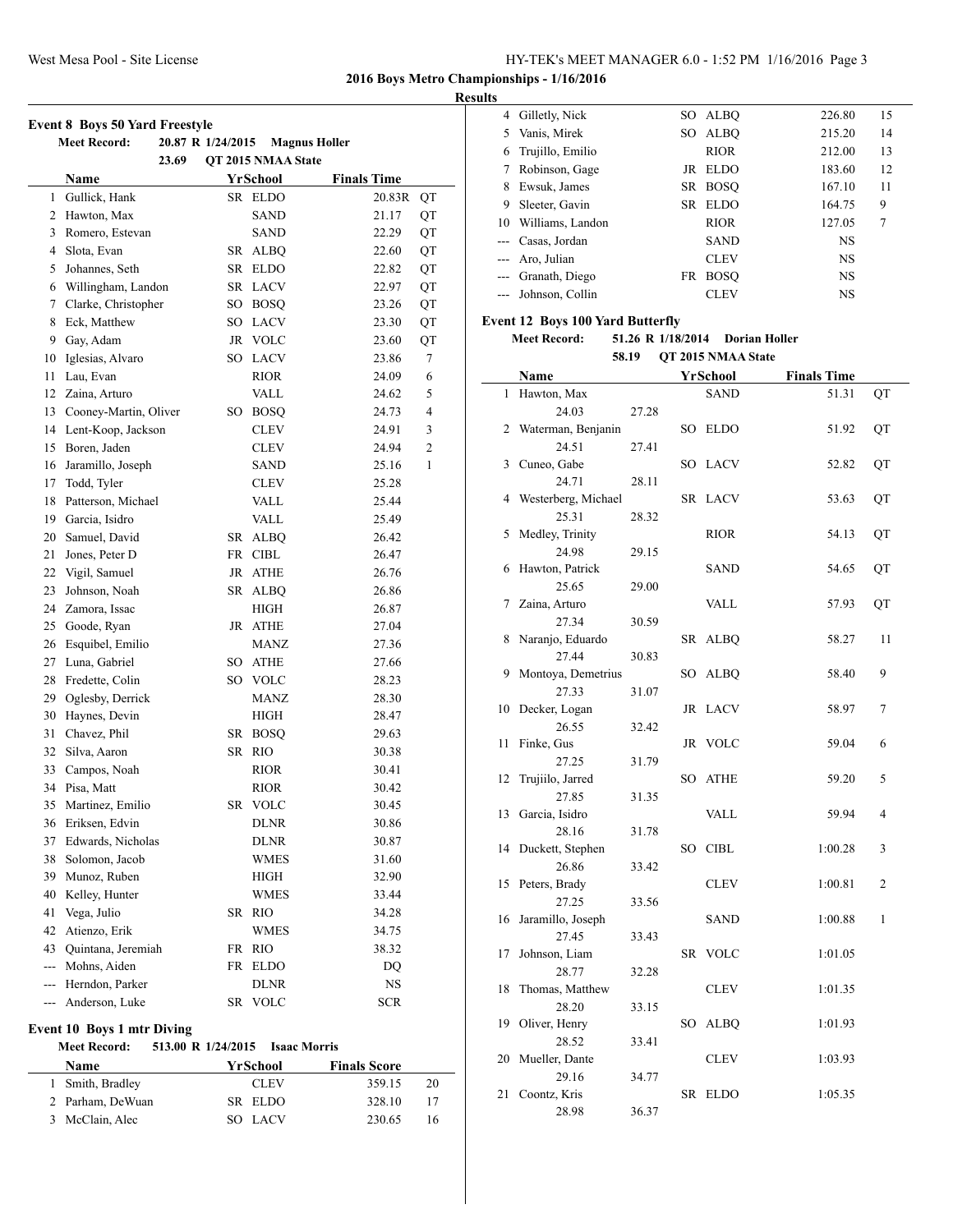**Results**

 $\frac{1}{2}$ 

|    | (Event 12 Boys 100 Yard Butterfly) |       |     |             |                    |  |  |  |  |  |
|----|------------------------------------|-------|-----|-------------|--------------------|--|--|--|--|--|
|    | Name                               |       |     | YrSchool    | <b>Finals Time</b> |  |  |  |  |  |
| 22 | Johnson, Ian                       |       |     | SR VOLC     | 1:07.33            |  |  |  |  |  |
|    | 30.76                              | 36.57 |     |             |                    |  |  |  |  |  |
|    | 23 Lopez, Luca                     |       |     | <b>RIOR</b> | 1:07.63            |  |  |  |  |  |
|    | 31.95                              | 35.68 |     |             |                    |  |  |  |  |  |
| 24 | Urban, Alexander                   |       |     | FR ELDO     | 1:11.78            |  |  |  |  |  |
|    | 31.08                              | 40.70 |     |             |                    |  |  |  |  |  |
| 25 | Chavez, Phil                       |       | SR. | <b>BOSO</b> | 1:25.16            |  |  |  |  |  |
|    | 38.25                              | 46.91 |     |             |                    |  |  |  |  |  |
|    | 26 Nowlin, Jacob                   |       | SO. | CIBL        | 1:26.53            |  |  |  |  |  |
|    | 40.05                              | 46.48 |     |             |                    |  |  |  |  |  |
| 27 | Esquibel, Emilio                   |       |     | <b>MANZ</b> | 1:28.87            |  |  |  |  |  |
| 28 | Haynes, Devin                      |       |     | <b>HIGH</b> | 1:41.98            |  |  |  |  |  |
|    | 45.15                              | 56.83 |     |             |                    |  |  |  |  |  |

# **Event 14 Boys 100 Yard Freestyle**

## **Meet Record: 45.06 R 1/18/2014 Magnus Holler**

**51.69 QT 2015 NMAA State**

|     | Name                  |       |    | <b>YrSchool</b> | <b>Finals Time</b> |    |
|-----|-----------------------|-------|----|-----------------|--------------------|----|
|     | 1 Gullick, Hank       |       |    | SR ELDO         | 46.47              | QT |
|     | 22.85                 | 23.62 |    |                 |                    |    |
|     | 2 Romero, Estevan     |       |    | <b>SAND</b>     | 48.88              | QT |
|     | 23.56                 | 25.32 |    |                 |                    |    |
| 3   | Slota, Evan           |       |    | SR ALBQ         | 49.70              | QT |
|     | 23.90                 | 25.80 |    |                 |                    |    |
| 4   | McLaughlin, Sean      |       |    | SAND            | 51.01              | QT |
|     | 24.13                 | 26.88 |    |                 |                    |    |
| 5   | Johannes, Seth        |       | SR | <b>ELDO</b>     | 51.87              | 14 |
|     | 24.12                 | 27.75 |    |                 |                    |    |
|     | 6 Sheldahl, Blaze     |       | SO | <b>ELDO</b>     | 52.03              | 13 |
|     | 25.08                 | 26.95 |    |                 |                    |    |
| 7   | Mooty, Chris          |       |    | <b>CLEV</b>     | 52.64              | 12 |
|     | 25.08                 | 27.56 |    |                 |                    |    |
| 8   | Kim, Will             |       |    | JR LACV         | 52.93              | 11 |
|     | 24.50                 | 28.43 |    |                 |                    |    |
| 9   | Hudgens, Sam          |       |    | SR LACV         | 53.52              | 9  |
|     | 25.14                 | 28.38 |    |                 |                    |    |
| 10  | Skousen, Hunter       |       |    | SR LACV         | 53.54              | 7  |
|     | 24.43                 | 29.11 |    |                 |                    |    |
| 11  | Gay, Adam             |       |    | JR VOLC         | 53.70              | 6  |
|     | 25.31                 | 28.39 |    |                 |                    |    |
| 12  | Trujillo, Robbie      |       |    | SAND            | 54.14              | 5  |
|     | 25.68                 | 28.46 |    |                 |                    |    |
| 13  | Gallegos, Aidan C     |       |    | FR CIBL         | 54.87              | 4  |
|     | 25.92                 | 28.95 |    |                 |                    |    |
| 14  | Senn, Alan            |       |    | JR VOLC         | 54.93              | 3  |
|     | 26.66                 | 28.27 |    |                 |                    |    |
| 15  | Cooney-Martin, Oliver |       | SO | <b>BOSQ</b>     | 55.52              | 2  |
|     | 26.32                 | 29.20 |    |                 |                    |    |
|     | 16 Herndon, Parker    |       |    | <b>DLNR</b>     | 56.31              | 1  |
|     | 27.00                 | 29.31 |    |                 |                    |    |
|     | 17 Lent-Koop, Jackson |       |    | <b>CLEV</b>     | 56.42              |    |
|     | 26.82                 | 29.60 |    |                 |                    |    |
|     | 18 Perez, Michael     |       |    | <b>RIOR</b>     | 56.76              |    |
|     | 27.24                 | 29.52 |    |                 |                    |    |
| 19. | Jouppi, Connor        |       |    | JR VOLC         | 57.76              |    |
|     | 27.72                 | 30.04 |    |                 |                    |    |

|     | 20 Contreras, Jacob M                           |       |    | JR CIBL     | 57.90      |
|-----|-------------------------------------------------|-------|----|-------------|------------|
|     | 28.03                                           | 29.87 |    |             |            |
| 21  | Samuel, David                                   |       |    | SR ALBQ     | 58.33      |
|     | 27.95                                           | 30.38 |    |             |            |
|     | 22 Fox, David                                   |       |    | MANZ        | 59.42      |
|     | 28.07                                           | 31.35 |    |             |            |
| 23  | Davis, Bowen                                    |       |    | MANZ        | 59.53      |
|     | 28.28                                           | 31.25 |    |             |            |
| 24  | Johnson, Noah                                   |       | SR | <b>ALBQ</b> | 59.87      |
|     | 28.82                                           | 31.05 |    |             |            |
| 25  | Goode, Ryan                                     |       |    | JR ATHE     | 1:00.38    |
|     | 27.88                                           | 32.50 |    |             |            |
| 26  | Trotter, Ethan                                  |       |    | <b>CLEV</b> | 1:02.24    |
|     | 29.72                                           | 32.52 |    |             |            |
| 27  | Burns, Colton                                   |       |    | VALL        | 1:02.62    |
|     | 29.73                                           | 32.89 |    |             |            |
| 28  | Tafoya, Christian                               |       |    | VALL        | 1:04.19    |
|     | 29.47                                           | 34.72 |    |             |            |
| 29  | Lopez, Jordan                                   |       |    | FR ATHE     | 1:04.42    |
|     | 31.02                                           | 33.40 |    |             |            |
|     | 30 Kelley-Currens, Donny                        |       |    | SO BOSQ     | 1:07.90    |
|     | 33.75                                           | 34.15 |    |             |            |
| 31  | Edwards, Nicholas                               |       |    | DLNR        | 1:07.97    |
|     | 32.63                                           | 35.34 |    |             |            |
| 32  | Gallegos, Ruben                                 |       |    | FR BOSQ     | 1:08.17    |
|     | 31.64                                           | 36.53 |    |             |            |
| 33  | Campos, Noah                                    |       |    | RIOR        | 1:09.02    |
|     | 32.49                                           | 36.53 |    |             |            |
|     | 34 Perez, Andres                                |       |    | VALL        | 1:10.02    |
|     | 32.81                                           | 37.21 |    |             |            |
| 35  | Henderson, Benjamin                             |       |    | FR ATHE     | 1:10.15    |
|     | 33.49                                           | 36.66 |    |             |            |
|     | 36 Castillo, Micheal                            |       |    | HIGH        | 1:14.47    |
|     | 32.29                                           | 42.18 |    |             |            |
| 37  | Munoz, Victor                                   |       |    | HIGH        | 1:18.11    |
|     | 33.63                                           | 44.48 |    |             |            |
|     | 38 Kelley, Hunter                               |       |    | WMES        | 1:19.84    |
|     | 37.40                                           | 42.44 |    |             |            |
| 39  | Munoz, Ruben                                    | 46.54 |    | HIGH        | 1:20.21    |
|     | 33.67                                           |       |    |             |            |
|     | 40 Vega, Julio<br>39.16                         |       |    | SR RIO      | 1:20.62    |
| 41  | Rosto, Mateo                                    | 41.46 |    | DLNR        | 1:22.23    |
|     | 39.48                                           | 42.75 |    |             |            |
| 42  | Atienzo, Erik                                   |       |    | <b>WMES</b> | 1:25.60    |
|     | 39.93                                           | 45.67 |    |             |            |
| --- | Padilla, Dalton                                 |       |    | <b>WMES</b> | <b>SCR</b> |
|     |                                                 |       |    |             |            |
|     | Event 16 Boys 500 Yard Freestyle                |       |    |             |            |
|     | Meet Record: 4:45.30 R 1/24/2015 Jacob W Harlan |       |    |             |            |

**5:21.39 QT 2015 NMAA State**

| <b>Name</b>  |       | YrSchool    | <b>Finals Time</b> |
|--------------|-------|-------------|--------------------|
| Moffett, Lee |       | <b>SAND</b> | 4:44.24R OT        |
| 25.90        | 28.16 | 28.62       | 28.77              |
| 29.05        | 29.18 | 28.82       | 29.01              |
| 29.14        | 27.59 |             |                    |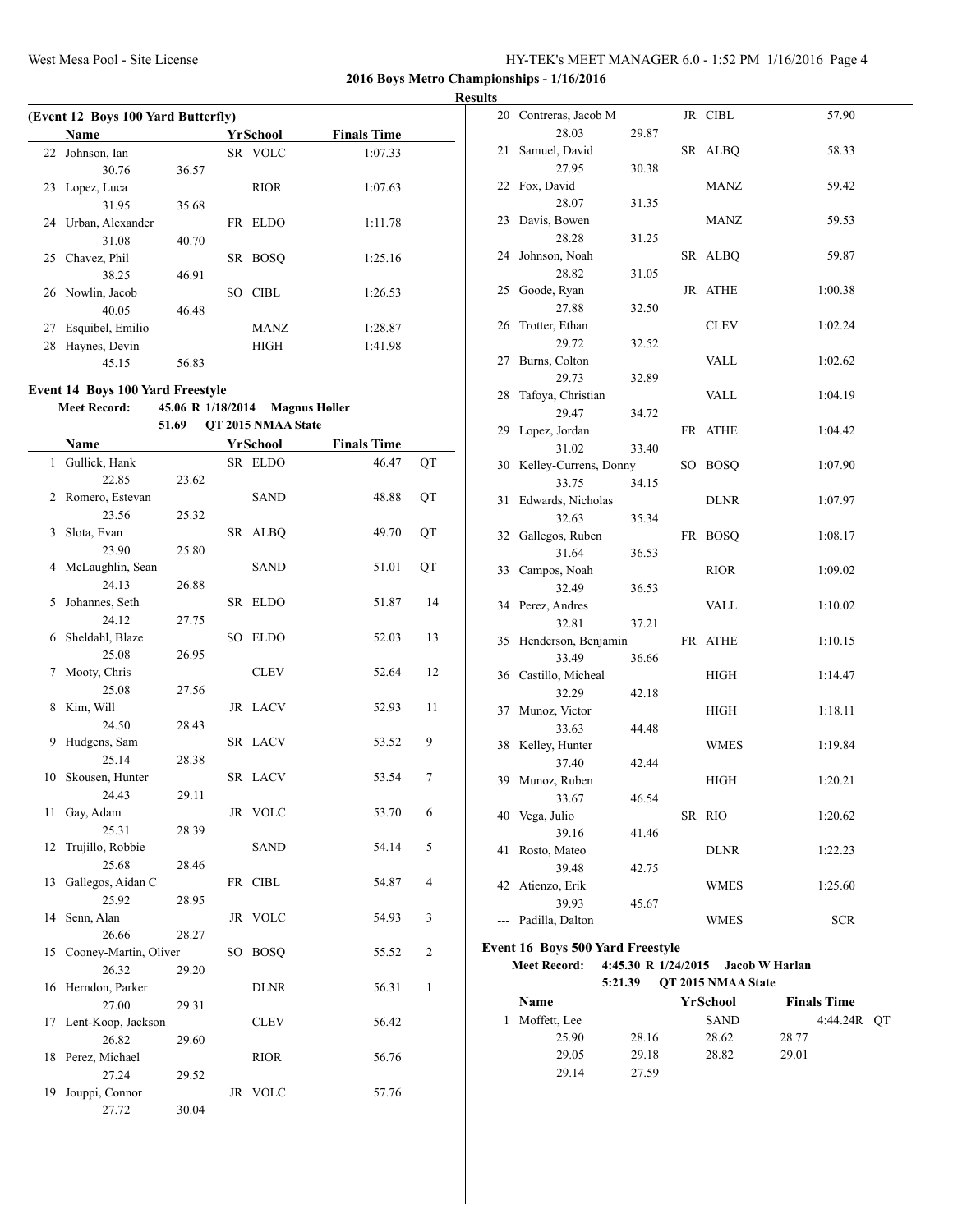| (Event 16 Boys 500 Yard Freestyle) |                |                |                |                    |                 | <b>Results</b> | 16 Edwards, Jackson    |                | <b>MANZ</b> |       | 5:47.91   | 1 |
|------------------------------------|----------------|----------------|----------------|--------------------|-----------------|----------------|------------------------|----------------|-------------|-------|-----------|---|
| Name                               |                | YrSchool       |                | <b>Finals Time</b> |                 |                | 28.99                  | 32.27          | 34.83       | 35.78 |           |   |
| 2 Harlan, Jacob W                  |                | SR CIBL        |                | 4:44.56R QT        |                 |                | 35.68                  | 36.52          | 36.89       | 36.28 |           |   |
| 26.02                              | 28.50          | 28.80          | 28.56          |                    |                 |                | 36.27                  | 34.40          |             |       |           |   |
| 28.78                              | 28.97          | 28.46          | 28.96          |                    |                 |                | 17 Jones, Peter D      |                | FR CIBL     |       | 5:49.37   |   |
| 29.31                              | 28.20          |                |                |                    |                 |                | 31.68                  | 34.77          | 34.55       | 34.57 |           |   |
| 3 Ellis, Logan                     |                | SO ELDO        |                | 4:52.12            | QT              |                | 34.69                  | 35.19          | 35.24       | 36.67 |           |   |
| 25.91                              | 28.27          | 28.66          | 29.02          |                    |                 |                | 36.30                  | 35.71          |             |       |           |   |
| 29.30                              | 29.56          | 30.47          | 30.51          |                    |                 |                | 18 Perez, Adrian       |                | <b>RIOR</b> |       | 6:03.01   |   |
| 30.39                              | 30.03          |                |                |                    |                 |                | 30.49                  | 35.43          | 36.70       | 37.47 |           |   |
|                                    |                |                |                | 4:55.50            |                 |                | 37.51                  | 38.38          | 38.07       | 37.59 |           |   |
| 4 Hoagland, Jack                   |                | FR LACV        |                |                    | QT              |                | 36.93                  | 34.44          |             |       |           |   |
| 26.05                              | 28.82<br>30.22 | 29.63<br>30.60 | 29.31<br>30.60 |                    |                 |                | 19 Pepin, Brenden      |                | FR LACV     |       | 6:03.66   |   |
| 30.58                              |                |                |                |                    |                 |                | 29.50                  | 34.28          | 35.56       | 37.07 |           |   |
| 30.60                              | 29.09          |                |                |                    |                 |                | 37.77                  | 38.89          | 38.08       | 38.95 |           |   |
| 5 Wemhoner, Jacob                  |                | <b>CLEV</b>    |                | 5:01.76            | QT              |                | 38.48                  | 35.08          |             |       |           |   |
| 26.30                              | 29.45          | 29.93          | 30.15          |                    |                 |                | 20 O'Connell, Evan     |                | FR ELDO     |       | 6:05.80   |   |
| 30.16                              | 30.65          | 30.86          | 31.76          |                    |                 |                | 31.24                  | 35.15          | 36.31       | 37.48 |           |   |
| 31.43                              | 31.07          |                |                |                    |                 |                | 37.41                  |                | 38.63       | 38.68 |           |   |
| 6 Clarke, Christopher              |                | SO BOSQ        |                | 5:10.58            | QT              |                | 37.81                  | 37.49<br>35.60 |             |       |           |   |
| 26.27                              | 30.24          | 30.88          | 31.24          |                    |                 |                |                        |                |             |       |           |   |
| 31.68                              | 31.83          | 32.49          | 32.27          |                    |                 |                | 21 Urban, Alexander    |                | FR ELDO     |       | 6:30.70   |   |
| 32.30                              | 31.38          |                |                |                    |                 |                | 30.92                  | 36.04          | 38.21       | 39.04 |           |   |
| 7 Zamora, James                    |                | FR ALBQ        |                | 5:11.44            | <b>OT</b>       |                | 40.79                  | 41.55          | 42.31       | 41.58 |           |   |
| 26.25                              | 29.16          | 30.21          | 30.94          |                    |                 |                | 41.53                  | 38.73          |             |       |           |   |
| 31.69                              | 32.13          | 32.77          | 33.07          |                    |                 |                | 22 Castillo, Josh      |                | FR BOSQ     |       | 6:35.17   |   |
| 33.00                              | 32.22          |                |                |                    |                 |                | 33.76                  | 38.72          | 40.88       | 40.26 |           |   |
| 8 Pino, Liam                       |                | SO ALBQ        |                | 5:15.83            | QT              |                | 41.26                  | 41.25          | 41.04       | 40.64 |           |   |
| 26.52                              | 29.91          | 30.52          | 31.45          |                    |                 |                | 41.30                  | 36.06          |             |       |           |   |
| 32.09                              | 32.68          | 32.90          | 33.83          |                    |                 |                | 23 Moses, Glen         |                | FR VOLC     |       | 6:39.77   |   |
| 33.58                              | 32.35          |                |                |                    |                 |                | 31.97                  | 36.60          | 39.46       | 41.00 |           |   |
| 9 Arroyo, Fransisco                |                | JR ATHE        |                | 5:22.54            | 9               |                | 41.78                  | 41.73          | 42.77       | 42.28 |           |   |
| 29.59                              | 31.93          | 33.45          | 32.44          |                    |                 |                | 43.06                  | 39.12          |             |       |           |   |
| 33.21                              | 33.27          | 32.61          | 32.23          |                    |                 |                | 24 Anderson, Esteban   |                | FR VOLC     |       | 6:41.71   |   |
| 32.25                              | 31.56          |                |                |                    |                 |                | 34.75                  | 39.60          | 40.59       | 41.34 |           |   |
| 10 Meyer, Peter                    |                | <b>SAND</b>    |                | 5:33.08            | $7\phantom{.0}$ |                | 42.86                  | 40.94          | 41.62       | 42.00 |           |   |
| 28.95                              | 32.12          | 33.03          | 33.67          |                    |                 |                | 42.37                  | 35.64          |             |       |           |   |
| 34.15                              | 34.52          | 34.80          | 34.88          |                    |                 |                | 25 Lujan-Flores, Cesar |                | <b>CLEV</b> |       | 6:55.86   |   |
| 34.38                              | 32.58          |                |                |                    |                 |                | 35.57                  | 41.05          | 41.24       | 41.91 |           |   |
| 11 Chau, Charles                   |                | FR LACV        |                | 5:34.11            | 6               |                | 42.92                  | 43.18          | 43.59       | 43.03 |           |   |
| 28.77                              | 31.85          | 32.41          | 33.34          |                    |                 |                | 42.70                  | 40.67          |             |       |           |   |
| 33.82                              | 34.69          | 34.67          | 35.68          |                    |                 |                | 26 Bernius, Zachary    |                | FR VOLC     |       | 6:57.60   |   |
| 34.56                              | 34.32          |                |                |                    |                 |                | 33.87                  | 38.79          | 43.50       | 41.89 |           |   |
| 12 Whisenhunt, Jacob               |                | <b>CLEV</b>    |                | 5:34.37            | 5               |                | 44.59                  | 45.02          | 43.99       | 43.89 |           |   |
| 30.94                              | 34.03          | 34.52          | 33.99          |                    |                 |                | 43.60                  | 38.46          |             |       |           |   |
| 34.36                              | 34.58          | 33.94          | 33.21          |                    |                 |                | 27 Wilson, Ryan        |                | SR ATHE     |       | 7:07.96   |   |
| 33.04                              | 31.76          |                |                |                    |                 |                | 35.91                  | 41.29          | 44.57       | 43.69 |           |   |
| 13 Marquez, Cesar                  |                | <b>WMES</b>    |                | 5:38.65            | $\overline{4}$  |                | 45.50                  | 43.01          | 46.03       | 43.49 |           |   |
| 30.56                              | 33.72          | 34.53          | 34.78          |                    |                 |                | 44.35                  | 40.12          |             |       |           |   |
| 34.88                              | 34.30          | 34.48          | 33.95          |                    |                 |                | 28 Wesley, Joseph      |                | <b>HIGH</b> |       | 7:23.34   |   |
| 34.36                              | 33.09          |                |                |                    |                 |                | 35.41                  | 41.59          | 43.32       | 43.68 |           |   |
| 14 Tsosie, Jase                    |                | <b>SAND</b>    |                | 5:41.38            | $\mathbf{3}$    |                | 46.00                  | 45.97          | 46.15       | 47.14 |           |   |
| 29.62                              | 33.04          | 34.57          | 34.57          |                    |                 |                | 47.96                  | 46.12          |             |       |           |   |
| 34.68                              | 34.98          | 35.14          | 35.21          |                    |                 |                | --- Oglesby, Derrick   |                | MANZ        |       | <b>NS</b> |   |
| 35.38                              | 34.19          |                |                |                    |                 |                |                        |                |             |       |           |   |
| 15 Simons, Sean                    |                | JR ALBQ        |                | 5:47.80            | 2               |                |                        |                |             |       |           |   |
| 30.63                              | 33.24          | 34.34          | 34.55          |                    |                 |                |                        |                |             |       |           |   |
| 34.75                              | 35.41          | 35.87          | 35.90          |                    |                 |                |                        |                |             |       |           |   |
| 36.64                              | 36.47          |                |                |                    |                 |                |                        |                |             |       |           |   |
|                                    |                |                |                |                    |                 |                |                        |                |             |       |           |   |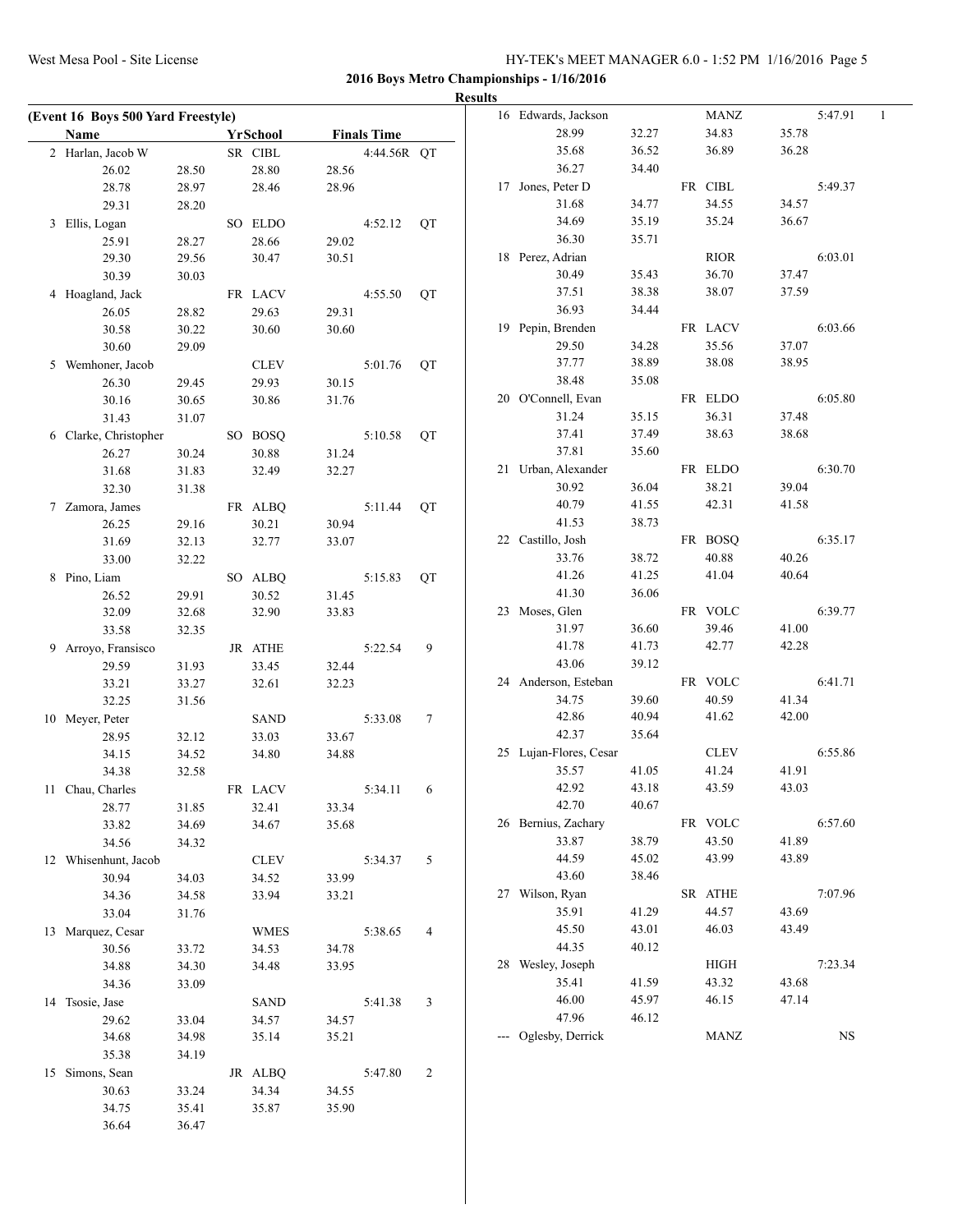#### **Results**

|                               | <b>Event 18 Boys 200 Yard Freestyle Relay</b><br><b>Meet Record:</b> | 1:27.20 R 1/18/2014 |                        | <b>Eldorado High School</b> |    |  |  |
|-------------------------------|----------------------------------------------------------------------|---------------------|------------------------|-----------------------------|----|--|--|
|                               | H Gullick, B Kenning, J Powers, G Gullick                            |                     |                        |                             |    |  |  |
| 1:41.59<br>QT 2015 NMAA State |                                                                      |                     |                        |                             |    |  |  |
|                               | Team                                                                 |                     | Relay                  | <b>Finals Time</b>          |    |  |  |
| 1                             | <b>SAND</b>                                                          |                     | A                      | 1:28.09                     | QT |  |  |
|                               | 1) Romero, Estevan                                                   |                     | 2) Kingsolver, Ian     |                             |    |  |  |
|                               | 3) Moffett, Lee                                                      |                     | 4) Hawton, Max         |                             |    |  |  |
|                               | 22.53                                                                | 21.47               | 23.12                  | 20.97                       |    |  |  |
| 2                             | ELDO                                                                 |                     | A                      | 1:32.71                     | QT |  |  |
|                               | 1) Mohns, Aiden FR                                                   |                     |                        | 2) Harden, Brandon JR       |    |  |  |
|                               | 3) Sheldahl, Blaze SO                                                |                     | 4) Johannes, Seth SR   |                             |    |  |  |
|                               | 23.61                                                                | 22.64               | 23.73                  | 22.73                       |    |  |  |
| 3                             | <b>LACV</b>                                                          |                     | A                      | 1:33.59                     | QT |  |  |
|                               | 1) Liu, Xunchuan JR                                                  |                     | 2) Kim, Will JR        |                             |    |  |  |
|                               | 3) Iglesias, Alvaro SO                                               |                     |                        | 4) Willingham, Landon SR    |    |  |  |
|                               | 23.82                                                                | 23.38               | 23.77                  | 22.62                       |    |  |  |
| 4                             | <b>LACV</b>                                                          |                     | B                      | 1:35.44                     | QT |  |  |
|                               | 1) Eck, Matthew SO                                                   |                     | 2) Lopez, Tyler SO     |                             |    |  |  |
|                               | 3) Hudgens, Sam SR                                                   |                     |                        | 4) Skousen, Hunter SR       |    |  |  |
|                               | 23.89                                                                | 23.70               | 47.85                  |                             |    |  |  |
| 5                             | <b>VOLC</b>                                                          |                     | A                      | 1:36.82                     | QT |  |  |
|                               | 1) Sanchez, Dominic SR                                               |                     | 2) Jouppi, Connor JR   |                             |    |  |  |
|                               | 3) Finke, Gus JR                                                     |                     | 4) Gay, Adam JR        |                             |    |  |  |
|                               | 23.53                                                                | 25.80               | 23.17                  | 24.32                       |    |  |  |
| 6                             | <b>CLEV</b>                                                          |                     | A                      | 1:37.82                     | QT |  |  |
|                               | 1) Meyer, Eli                                                        |                     | 2) Mooty, Chris        |                             |    |  |  |
|                               | 3) Boren, Jaden                                                      |                     | 4) Wemhoner, Jacob     |                             |    |  |  |
|                               | 23.74                                                                | 24.48               | 24.54                  | 25.06                       |    |  |  |
| 7                             | ALBQ                                                                 |                     | A                      | 1:39.40                     | QT |  |  |
|                               | 1) Oliver, Henry SO                                                  |                     |                        | 2) Naranjo, Eduardo SR      |    |  |  |
|                               | 3) Samuel, David SR                                                  |                     | 4) Oliver, Tobias SR   |                             |    |  |  |
|                               | 24.78                                                                | 25.42               | 26.19                  | 23.01                       |    |  |  |
| 8                             | <b>RIOR</b>                                                          |                     | A                      | 1:39.87                     | QT |  |  |
|                               | 1) Medley, Trinity                                                   |                     | 2) Lau, Evan           |                             |    |  |  |
|                               | 3) Lopez, Luca                                                       |                     | 4) Perez, Michael      |                             |    |  |  |
|                               | 23.07                                                                | 24.83               | 26.85                  | 25.12                       |    |  |  |
| 9                             | <b>VALL</b>                                                          |                     | A                      | 1:42.22                     | 18 |  |  |
|                               | 1) Garcia, Isidro                                                    |                     | 2) Patterson, Michael  |                             |    |  |  |
|                               | 3) Burns, Colton                                                     |                     | 4) Zaina, Arturo       |                             |    |  |  |
|                               | 25.77                                                                | 24.57               | 27.13                  | 24.75                       |    |  |  |
| 10                            | WMES                                                                 |                     | A                      | 1:43.12                     | 14 |  |  |
|                               | 1) Perez, Oscar                                                      |                     | 2) Lopez, Francisco    |                             |    |  |  |
|                               | 3) Marquez, Cesar                                                    |                     | 4) Lopez, Angelo       |                             |    |  |  |
|                               | 25.41                                                                | 25.02               | 27.10                  | 25.59                       |    |  |  |
| 11                            | <b>SAND</b>                                                          |                     | B                      | 1:43.19                     | 12 |  |  |
|                               | 1) Wintheiser, Cade                                                  |                     | 2) Seaver, Ethan       |                             |    |  |  |
|                               | 3) Tsosie, Jase                                                      |                     | 4) Meyer, Peter        |                             |    |  |  |
|                               | 25.11                                                                | 25.67               | 27.39                  | 25.02                       |    |  |  |
| 12                            | <b>ATHE</b>                                                          |                     | A                      | 1:43.60                     | 10 |  |  |
|                               | 1) Gabaldon, Gildardo SR                                             |                     | 2) Trujiilo, Jarred SO |                             |    |  |  |
|                               | 3) Goode, Ryan JR                                                    |                     |                        | 4) Arroyo, Fransisco JR     |    |  |  |
|                               | 26.58                                                                | 25.53               | 26.73                  | 24.76                       |    |  |  |
| 13                            | <b>ELDO</b>                                                          |                     | B                      | 1:43.87                     | 8  |  |  |
|                               | 1) Thibodeau, Tyler SO                                               |                     | 2) Coontz, Kris SR     |                             |    |  |  |
|                               | 3) Urban, Alexander FR                                               |                     | 4) O'Connell, Evan FR  |                             |    |  |  |
|                               | 23.87                                                                | 26.29               | 25.94                  | 27.77                       |    |  |  |

| 14 | CIBL                      |       | А                            |       | 1:44.12 | 6 |
|----|---------------------------|-------|------------------------------|-------|---------|---|
|    | 1) Duckett, Stephen SO    |       | 2) Contreras, Jacob M JR     |       |         |   |
|    | 3) Vaughn, Estevan A SR   |       | 4) Wheatstine, Cameron c SR  |       |         |   |
|    | 24.09                     | 26.36 | 27.77                        | 25.90 |         |   |
| 15 | <b>CLEV</b>               |       | B                            |       | 1:45.86 | 4 |
|    | 1) Lent-Koop, Jackson     |       | 2) Trotter, Ethan            |       |         |   |
|    | 3) Chalgren, Logan        |       | 4) Whisenhunt, Jacob         |       |         |   |
|    | 24.95                     | 28.18 | 26.95                        | 25.78 |         |   |
| 16 | <b>MANZ</b>               |       | A                            |       | 1:46.80 | 2 |
|    | 1) Edwards, Jackson       |       | 2) Esquibel, Emilio          |       |         |   |
|    | 3) Davis, Bowen           |       | 4) Fox, David                |       |         |   |
|    | 26.08                     | 27.95 | 26.27                        | 26.50 |         |   |
| 17 | VOLC                      |       | B                            |       | 1:58.64 |   |
|    | 1) Fredette, Colin SO     |       | 2) Clemente, Ignacio JR      |       |         |   |
|    | 3) Cheney, Joseph SR      |       | 4) Martinez, Emilio SR       |       |         |   |
|    | 28.65                     | 31.24 | 28.86                        | 29.89 |         |   |
| 18 | <b>HIGH</b>               |       | А                            |       | 2:02.79 |   |
|    | 1) Zamora, Issac          |       | 2) Munoz, Victor             |       |         |   |
|    | 3) Munoz, Ruben           |       | 4) Haynes, Devin             |       |         |   |
|    | 28.79                     | 33.22 | 32.17                        | 28.61 |         |   |
| 19 | <b>DLNR</b>               |       | A                            |       | 2:04.24 |   |
|    | 1) Edwards, Nicholas      |       | 2) Eriksen, Edvin            |       |         |   |
|    | 3) Herndon, Parker        |       | 4) Rosto, Mateo              |       |         |   |
|    | 31.35                     |       |                              | 14.83 |         |   |
| 20 | <b>BOSQ</b>               |       | A                            |       | 2:08.48 |   |
|    | 1) Chavez, Phil SR        |       | 2) Kelley-Currens, Donny SO  |       |         |   |
|    | 3) Kilimann, Ferdinand SO |       | 4) Castillo, Josh FR         |       |         |   |
|    | 30.85                     | 31.57 | 36.62                        | 29.44 |         |   |
| 21 | HIGH                      |       | B                            |       | 2:09.68 |   |
|    | 1) Sedrel, Derrel         |       | 2) Castillo, Micheal         |       |         |   |
|    | 3) Carter, Chris          |       | 4) Wesley, Joseph            |       |         |   |
|    | 31.32                     | 32.42 | 34.82                        | 31.12 |         |   |
| 22 | RIO                       |       | A                            |       | 2:15.20 |   |
|    | 1) Silva, Aaron SR        |       | 2) Quintana, Jeremiah FR     |       |         |   |
|    | 3) Vega, Julio SR         |       | 4) Hernandez, Christopher FR |       |         |   |
|    | 30.14                     | 36.91 | 34.21                        | 33.94 |         |   |
|    | ALBQ                      |       | B                            |       | DQ      |   |
|    | 1) Johnson, Noah SR       |       | 2) Bryan, Cooper SO          |       |         |   |
|    | 3) Schoellkopf, Daniel JR |       | 4) Simons, Sean JR           |       |         |   |
|    | 27.82                     | 28.43 | 26.58                        | 27.86 |         |   |
|    | WMES                      |       | B                            |       | DQ      |   |
|    | 1) Pelowitz, Logan        |       | 2) Solomon, Jacob            |       |         |   |
|    | 3) Atienzo, Erik          |       | 4) Kelley, Hunter            |       |         |   |
|    | 38.45                     | 26.75 | 34.55                        | 32.40 |         |   |
|    | ATHE                      |       | B                            |       | DQ      |   |
|    | 1) Henderson, Benjamin FR |       | 2) Barbara, Joseph SO        |       |         |   |
|    | 3) Beltran, Isaac JR      |       | 4) Hernandez, Joshua SO      |       |         |   |
|    | 31.66                     | 35.84 | 22.21                        | 45.39 |         |   |

# **Event 20 Boys 100 Yard Backstroke**

 $\sim$ 

## **Meet Record: 52.14 R 1/26/2013 Kristopher Tillery 58.99 QT 2015 NMAA State**

| <b>Name</b>       |       |     | YrSchool    | <b>Finals Time</b> |    |
|-------------------|-------|-----|-------------|--------------------|----|
| Harlan, Joshua W  |       | SO. | - CIBL      | 53.75              | ОT |
| 26.37             | 27.38 |     |             |                    |    |
| 2 Hawton, Patrick |       |     | <b>SAND</b> | 54.32              | ОT |
| 26.88             | 27.44 |     |             |                    |    |
| 3 Harden, Brandon |       |     | JR ELDO     | 55.12              | OТ |
| 26.42             | 28.70 |     |             |                    |    |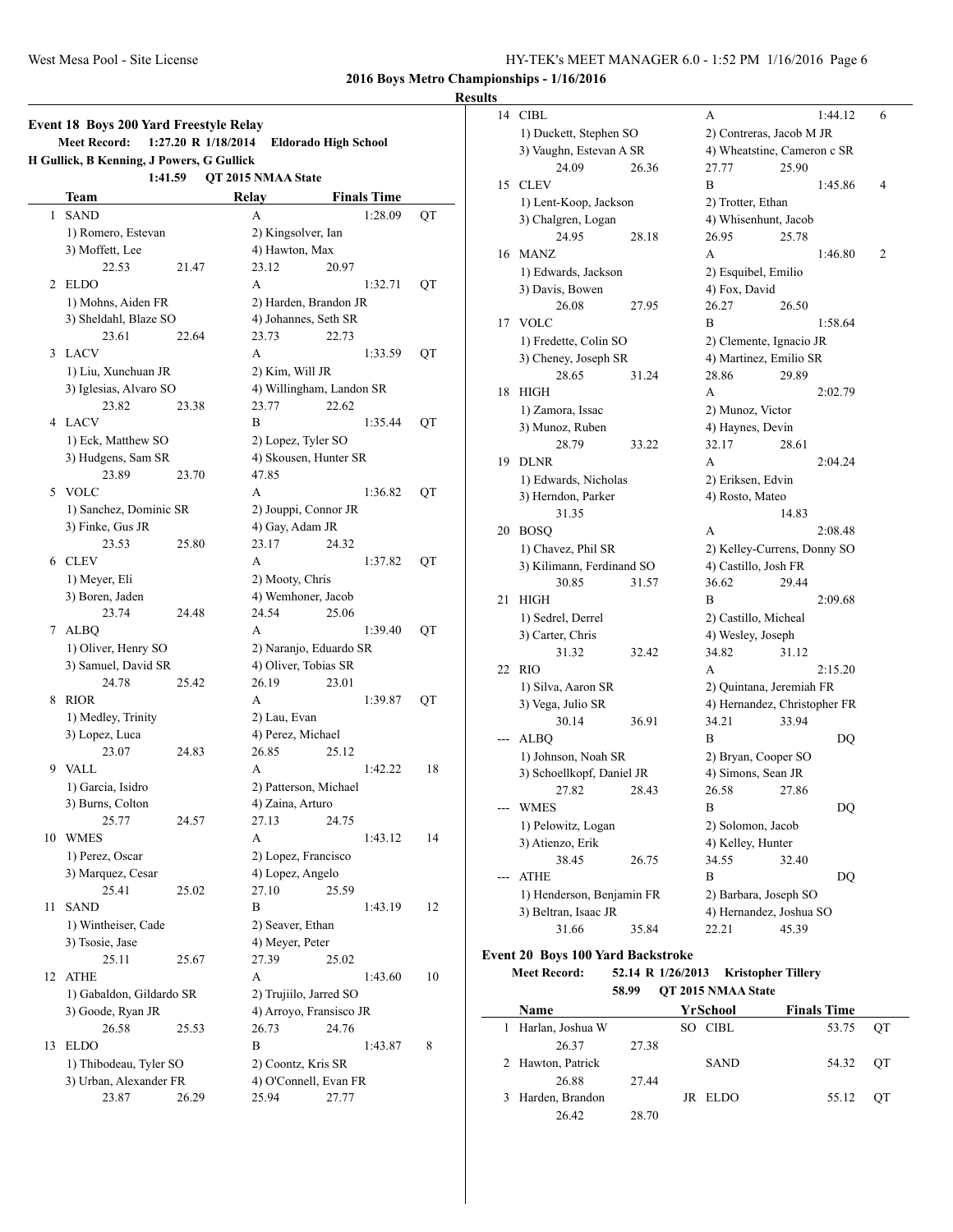| HY-TEK's MEET MANAGER 6.0 - 1:52 PM 1/16/2016 Page 7 |  |  |
|------------------------------------------------------|--|--|
|------------------------------------------------------|--|--|

#### **Results**

|    | <b>Name</b>            |       |    | YrSchool     | <b>Finals Time</b> |    |
|----|------------------------|-------|----|--------------|--------------------|----|
| 4  | Medley, Trinity        |       |    | <b>RIOR</b>  | 56.07              | QT |
|    | 27.23                  | 28.84 |    |              |                    |    |
|    | 5 Zamora, James        |       |    | FR ALBQ      | 56.14              | QT |
|    | 28.03                  | 28.11 |    |              |                    |    |
| 6  | Ellis, Logan           |       |    | SO ELDO      | 56.51              | QT |
|    | 27.87                  | 28.64 |    |              |                    |    |
| 7  | Willingham, Landon     |       |    | SR LACV      | 58.39              | QT |
|    | 27.75                  | 30.64 |    |              |                    |    |
| 8  | Jordan, Spencer        |       |    | JR ELDO      | 59.47              | 11 |
|    | 28.88                  | 30.59 |    |              |                    |    |
| 9  | Pino, Liam             |       |    | SO ALBQ      | 59.71              | 9  |
|    | 29.52                  | 30.19 |    |              |                    |    |
| 10 | Burton, Milo           |       |    | SO ALBQ      | 59.92              | 7  |
|    |                        |       |    |              |                    |    |
|    | 29.63                  | 30.29 |    |              |                    |    |
| 11 | Lopez, Tyler           |       |    | SO LACV      | 1:00.88            | 6  |
|    | 29.72                  | 31.16 |    |              |                    |    |
| 12 | Eck, Matthew           |       |    | SO LACV      | 1:02.11            | 5  |
|    | 29.82                  | 32.29 |    |              |                    |    |
| 13 | Edwards, Jackson       |       |    | MANZ         | 1:02.15            | 4  |
|    | 30.54                  | 31.61 |    |              |                    |    |
| 14 | Moses, Dillon          |       |    | SR VOLC      | 1:03.40            | 3  |
|    | 30.53                  | 32.87 |    |              |                    |    |
| 15 | Peters, Brady          |       |    | CLEV         | 1:03.66            | 2  |
|    | 31.06                  | 32.60 |    |              |                    |    |
| 16 | Todd, Tyler            |       |    | CLEV         | 1:05.68            | 1  |
|    | 31.91                  | 33.77 |    |              |                    |    |
| 17 | Trujillo, Robbie       |       |    | SAND         | 1:05.75            |    |
|    | 31.31                  | 34.44 |    |              |                    |    |
| 18 | Gallegos, Aidan C      |       | FR | ${\rm CIBL}$ | 1:05.85            |    |
| 19 | Patterson, Michael     |       |    | VALL         | 1:05.98            |    |
|    | 31.37                  | 34.61 |    |              |                    |    |
| 20 | Davis, Bowen           |       |    | MANZ         | 1:07.06            |    |
|    | 32.90                  | 34.16 |    |              |                    |    |
| 21 | Sturdevant, Trey       |       |    | SO BOSQ      | 1:07.60            |    |
|    | 33.45                  | 34.15 |    |              |                    |    |
| 22 | Boren, Jaden           |       |    | CLEV         | 1:09.69            |    |
|    | 34.05                  | 35.64 |    |              |                    |    |
| 23 | Tsosie, Jase           |       |    | <b>SAND</b>  | 1:10.76            |    |
|    | 35.47                  | 35.29 |    |              |                    |    |
|    | 24 Anderson, Luke      |       |    | SR VOLC      | 1:12.99            |    |
|    | 35.22                  | 37.77 |    |              |                    |    |
| 25 | Byndas, John           |       |    | RIOR         | 1:13.02            |    |
|    | 35.87                  | 37.15 |    |              |                    |    |
| 26 | Nowlin, Jacob          |       |    | SO CIBL      | 1:13.79            |    |
|    | 36.24                  | 37.55 |    |              |                    |    |
| 27 | Stokes, Joshua         |       |    | JR VOLC      | 1:18.09            |    |
|    | 36.40                  | 41.69 |    |              |                    |    |
|    | 28 Perez, Andres       |       |    | VALL         | 1:22.35            |    |
| 29 | Hernandez, Christopher |       |    | FR RIO       | 1:33.99            |    |
|    | 43.94                  | 50.05 |    |              |                    |    |
|    | Rosto, Mateo           |       |    | DLNR         | 1:53.09            |    |
| 30 |                        |       |    |              |                    |    |

|                                                                            | Event 22 Boys 100 Yard Breaststroke<br><b>Meet Record:</b> |       |  |             |                    |     |  |
|----------------------------------------------------------------------------|------------------------------------------------------------|-------|--|-------------|--------------------|-----|--|
| 57.75 R 1/18/2014<br><b>Edgar Melchor</b><br>1:07.69<br>QT 2015 NMAA State |                                                            |       |  |             |                    |     |  |
|                                                                            | Name                                                       |       |  | YrSchool    | <b>Finals Time</b> |     |  |
| 1                                                                          | Kingsolver, Ian                                            |       |  | <b>SAND</b> | 59.44              | QT  |  |
|                                                                            | 27.81                                                      | 31.63 |  |             |                    |     |  |
|                                                                            | 2 Holler, Pierce                                           |       |  | FR ALBQ     | 1:00.80            | QT  |  |
|                                                                            | 28.99                                                      | 31.81 |  |             |                    |     |  |
| 3                                                                          | Weeks, Ryan                                                |       |  | JR LACV     | 1:01.43            | QT  |  |
|                                                                            | 28.90                                                      | 32.53 |  |             |                    |     |  |
| 4                                                                          | Liu, Xunchuan                                              |       |  | JR LACV     | 1:03.78            | QT  |  |
|                                                                            | 29.95                                                      | 33.83 |  |             |                    |     |  |
| 5                                                                          | Meyer, Eli                                                 |       |  | <b>CLEV</b> | 1:03.88            | QT  |  |
|                                                                            | 30.52                                                      | 33.36 |  |             |                    |     |  |
| 6                                                                          | Mooty, Chris                                               |       |  | <b>CLEV</b> | 1:04.77            | QT  |  |
|                                                                            | 30.28                                                      | 34.49 |  |             |                    |     |  |
| 7                                                                          | Oliver, Tobias                                             |       |  | SR ALBQ     | 1:05.79            | QT  |  |
|                                                                            | 31.48                                                      | 34.31 |  |             |                    |     |  |
| 8                                                                          | Arroyo, Fransisco                                          |       |  | JR ATHE     | 1:06.90            | QT  |  |
|                                                                            | 31.67                                                      | 35.23 |  |             |                    |     |  |
| 9                                                                          | Thibodeau, Tyler                                           |       |  | SO ELDO     | 1:07.03            | QT  |  |
|                                                                            | 31.27                                                      | 35.76 |  |             |                    |     |  |
| 10                                                                         | Decker, Logan                                              |       |  | JR LACV     | 1:08.15            | 7   |  |
|                                                                            | 32.01                                                      | 36.14 |  |             |                    |     |  |
| 11                                                                         | Mohns, Aiden                                               |       |  | FR ELDO     | 1:08.19            | 6   |  |
|                                                                            | 31.91                                                      | 36.28 |  |             |                    |     |  |
|                                                                            | 12 Ozakyol, Ellis                                          |       |  | SR ELDO     | 1:08.34            | 5   |  |
| 13                                                                         | Seaver, Ethan                                              |       |  | SAND        | 1:10.55            | 4   |  |
|                                                                            | 33.42                                                      | 37.13 |  |             |                    |     |  |
|                                                                            | *14 Perez, Michael                                         |       |  | <b>RIOR</b> | 1:11.01            | 2.5 |  |
|                                                                            | 34.14                                                      | 36.87 |  |             |                    |     |  |
|                                                                            | *14 Lau, Evan                                              |       |  | <b>RIOR</b> | 1:11.01            | 2.5 |  |
|                                                                            | 33.26                                                      | 37.75 |  |             |                    |     |  |
|                                                                            | 16 Simons, Sean                                            |       |  | JR ALBQ     | 1:11.75            | 1   |  |
|                                                                            | 33.97                                                      | 37.78 |  |             |                    |     |  |
|                                                                            | 17 Contreras, Jacob M                                      |       |  | JR CIBL     | 1:15.80            |     |  |
|                                                                            | 36.08                                                      | 39.72 |  |             |                    |     |  |
| 18                                                                         | Johnson, Ian                                               |       |  | SR VOLC     | 1:17.22            |     |  |
|                                                                            | 36.66                                                      | 40.56 |  |             |                    |     |  |
| 19                                                                         | Johnson, Liam                                              |       |  | SR VOLC     | 1:18.05            |     |  |
|                                                                            | 37.34                                                      | 40.71 |  |             |                    |     |  |
|                                                                            | 20 Chalgren, Logan                                         |       |  | CLEV        | 1:18.84            |     |  |
|                                                                            | 36.03                                                      | 42.81 |  |             |                    |     |  |
| 21                                                                         | Ramirez, Abraham                                           |       |  | SAND        | 1:21.73            |     |  |
|                                                                            | 38.22                                                      | 43.51 |  |             |                    |     |  |
| 22                                                                         | Steckbeck, Jacob                                           |       |  | JR VOLC     | 1:22.16            |     |  |
| 23                                                                         | Burns, Colton                                              |       |  | VALL        | 1:26.51            |     |  |
|                                                                            | 40.49                                                      | 46.02 |  |             |                    |     |  |
|                                                                            | 24 Vaughn, Estevan A                                       |       |  | SR CIBL     | 1:28.37            |     |  |
| 25                                                                         | Silva, Aaron                                               |       |  | SR RIO      | 1:28.73            |     |  |
|                                                                            | 39.62                                                      | 49.11 |  |             |                    |     |  |
| 26                                                                         | Solomon, Jacob                                             |       |  | WMES        | 1:29.42            |     |  |
| 27                                                                         | Campbell, Turner                                           |       |  | <b>HIGH</b> | 1:32.29            |     |  |
|                                                                            | 42.35                                                      | 49.94 |  |             |                    |     |  |
| 28                                                                         | Kelley-Currens, Donny                                      |       |  | SO BOSQ     | 1:32.54            |     |  |
|                                                                            | 43.15                                                      | 49.39 |  |             |                    |     |  |
|                                                                            |                                                            |       |  |             |                    |     |  |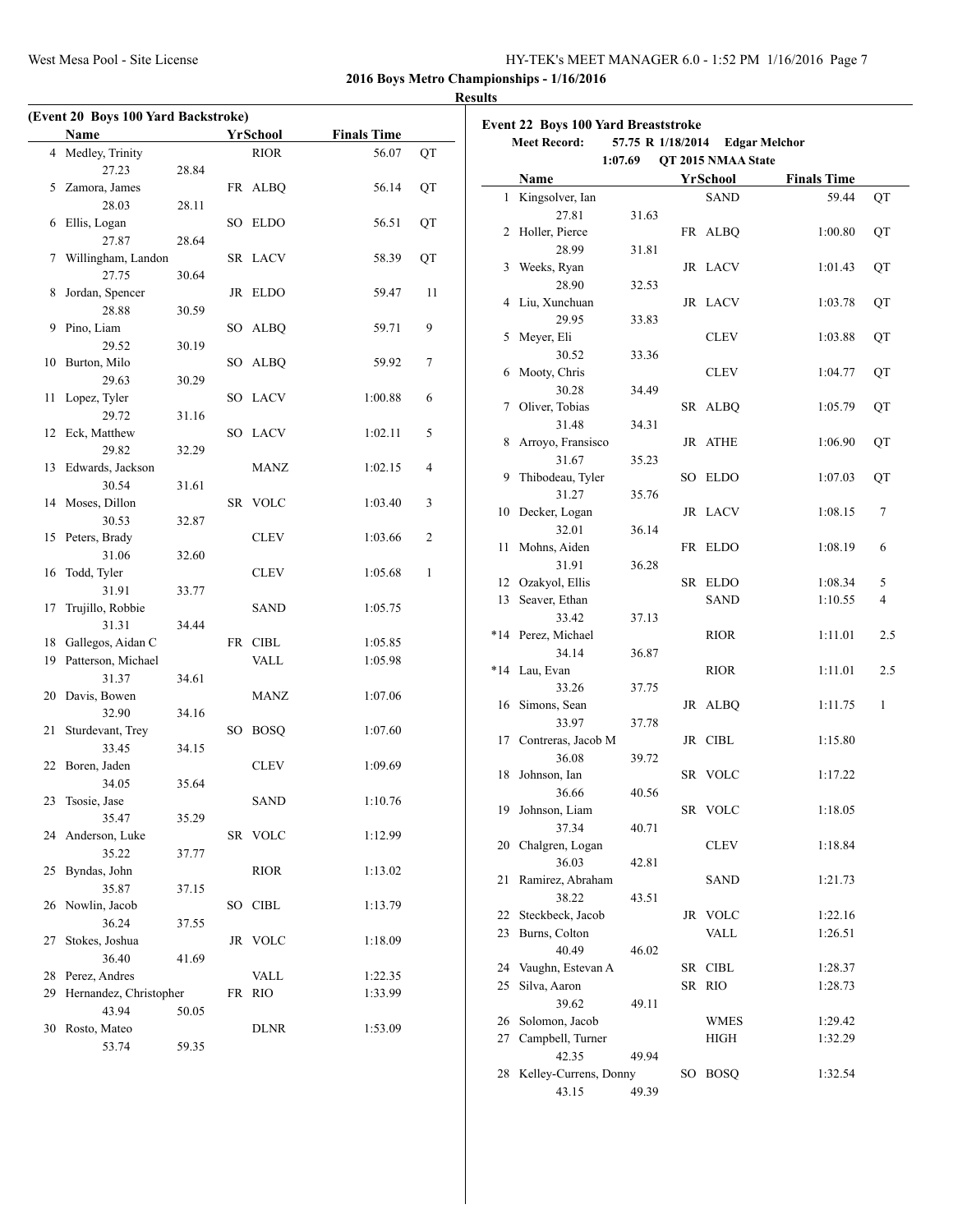**Results (Event 22 Boys 100 Yard Breaststroke) Name Yr School Finals Time** 29 Henderson, Benjamin FR ATHE 1:33.18 30 Eriksen, Edvin DLNR 1:34.88 31 Kilimann, Ferdinand SO BOSQ 1:39.88

# **Event 24 Boys 400 Yard Freestyle Relay**

43.52 49.66

43.88 51.00

48.14 51.74

48.93 56.50

**Meet Record: 3:14.48 R 1/26/2013 La Cueva High School K Tillery, L Freimanis, Z Weeks, S Klein**

--- Quintana, Jeremiah FR RIO DQ

--- Lopez, Jordan FR ATHE DQ

**3:48.49 QT 2015 NMAA State**

|   | Team                      |       | <b>Relay</b>             |       | <b>Finals Time</b> |    |
|---|---------------------------|-------|--------------------------|-------|--------------------|----|
| 1 | <b>SAND</b>               |       | A                        |       | 3:13.50R           | QT |
|   | 1) Romero, Estevan        |       | 2) Moffett, Lee          |       |                    |    |
|   | 3) Kingsolver, Ian        |       | 4) Hawton, Max           |       |                    |    |
|   | 24.11                     | 49.24 | 23.78                    | 49.65 |                    |    |
|   | 22.78                     | 48.46 | 22.27                    | 46.15 |                    |    |
| 2 | <b>ELDO</b>               |       | A                        |       | 3:14.17R QT        |    |
|   | 1) Waterman, Benjanin SO  |       | 2) Sheldahl, Blaze SO    |       |                    |    |
|   | 3) Ellis, Logan SO        |       | 4) Gullick, Hank SR      |       |                    |    |
|   | 23.18                     | 48.63 | 24.67                    | 51.22 |                    |    |
|   | 23.00                     | 49.22 | 21.29                    | 45.10 |                    |    |
| 3 | <b>LACV</b>               |       | A                        |       | 3:23.50            | QT |
|   | 1) Cuneo, Gabe SO         |       | 2) Kim, Will JR          |       |                    |    |
|   | 3) Westerberg, Michael SR |       | 4) Hoagland, Jack FR     |       |                    |    |
|   | 24.71                     | 51.19 | 25.74                    | 52.90 |                    |    |
|   | 23.88                     | 49.62 | 23.68                    | 49.79 |                    |    |
| 4 | ALBQ                      |       | A                        |       | 3:26.10            | QT |
|   | 1) Burton, Milo SO        |       | 2) Holler, Pierce FR     |       |                    |    |
|   | 3) Oliver, Tobias SR      |       | 4) Slota, Evan SR        |       |                    |    |
|   | 25.43                     | 52.83 | 24.50                    | 50.70 |                    |    |
|   | 25.88                     | 52.79 | 23.48                    | 49.78 |                    |    |
| 5 | LACV                      |       | B                        |       | 3:28.56            | QT |
|   | 1) Eck, Matthew SO        |       | 2) Weeks, Ryan JR        |       |                    |    |
|   | 3) Lopez, Tyler SO        |       | 4) Hudgens, Sam SR       |       |                    |    |
|   | 24.75                     | 52.05 | 24.49                    | 51.44 |                    |    |
|   | 24.97                     | 52.78 | 24.15                    | 52.29 |                    |    |
|   | 6 CIBL                    |       | A                        |       | 3:30.38            | QT |
|   | 1) Harlan, Jacob W SR     |       | 2) Jones, Peter D FR     |       |                    |    |
|   | 3) Gallegos, Aidan C FR   |       | 4) Harlan, Joshua W SO   |       |                    |    |
|   | 23.67                     | 48.58 | 27.02                    | 57.83 |                    |    |
|   | 25.02                     | 53.42 | 24.27                    | 50.55 |                    |    |
| 7 | <b>ALBQ</b>               |       | B                        |       | 3:31.39            | QT |
|   | 1) Zamora, James FR       |       | 2) Montoya, Demetrius SO |       |                    |    |
|   | 3) Pino, Liam SO          |       | 4) Oliver, Henry SO      |       |                    |    |
|   | 25.40                     | 52.54 | 24.99                    | 53.32 |                    |    |
|   | 25.42                     | 53.05 | 25.49                    | 52.48 |                    |    |
| 8 | <b>SAND</b>               |       | B                        |       | 3:31.55            | QT |
|   | 1) McLaughlin, Sean       |       | 2) Jaramillo, Joseph     |       |                    |    |
|   | 3) Trujillo, Robbie       |       | 4) Hawton, Patrick       |       |                    |    |
|   | 24.74                     | 52.33 | 25.59                    | 54.21 |                    |    |
|   | 26.02                     | 54.60 | 24.37                    | 50.41 |                    |    |

| 9  | <b>VOLC</b>               |         | A       |                              |         | 3:32.69 | QT |
|----|---------------------------|---------|---------|------------------------------|---------|---------|----|
|    | 1) Finke, Gus JR          |         |         | 2) Johnson, Liam SR          |         |         |    |
|    | 3) Senn, Alan JR          |         |         | 4) Sanchez, Dominic SR       |         |         |    |
|    | 24.48                     | 51.45   |         | 26.76                        | 55.84   |         |    |
|    | 25.86                     | 53.97   |         | 51.43                        |         |         |    |
| 10 | <b>ELDO</b>               |         | В       |                              |         | 3:40.79 | QT |
|    | 1) Johannes, Seth SR      |         |         | 2) Jordan, Spencer JR        |         |         |    |
|    | 3) Coontz, Kris SR        |         |         | 4) Ozakyol, Ellis SR         |         |         |    |
|    | 24.14                     | 51.83   |         | 26.09                        | 54.55   |         |    |
|    | 27.40                     | 57.56   |         | 26.83                        | 56.85   |         |    |
| 11 | <b>RIOR</b>               |         | A       |                              |         | 3:43.26 | QT |
|    | 1) Medley, Trinity        |         |         | 2) Perez, Adrian             |         |         |    |
|    | 3) Lau, Evan              |         |         | 4) Perez, Michael            |         |         |    |
|    | 24.86                     |         |         |                              | 1:20.68 |         |    |
|    | 30.55                     | 56.74   | 1:26.41 |                              | 1:53.44 |         |    |
|    | 29.14                     |         |         |                              |         |         |    |
| 12 | <b>CLEV</b>               |         | A       |                              |         | 3:45.23 | QT |
|    | 1) Boren, Jaden           |         |         | 2) Todd, Tyler               |         |         |    |
|    | 3) Whisenhunt, Jacob      |         |         | 4) Wemhoner, Jacob           |         |         |    |
|    | 27.48                     | 57.79   |         | 26.49                        | 56.16   |         |    |
|    | 27.25                     | 57.02   |         | 25.88                        | 54.26   |         |    |
| 13 | <b>WMES</b>               |         | A       |                              |         | 3:47.79 | QT |
|    | 1) Perez, Oscar           |         |         | 2) Lopez, Francisco          |         |         |    |
|    | 3) Marquez, Cesar         |         |         | 4) Lopez, Angelo             |         |         |    |
|    | 26.98                     | 57.41   |         | 25.96                        | 54.37   |         |    |
|    | 27.70                     | 58.06   |         | 26.83                        | 57.95   |         |    |
| 14 | <b>CLEV</b>               |         | B       |                              |         | 3:48.90 | 6  |
|    | 1) Peters, Brady          |         |         | 2) Lent-Koop, Jackson        |         |         |    |
|    | 3) Mueller, Dante         |         |         | 4) Thomas, Matthew           |         |         |    |
|    | 27.47                     | 57.92   |         | 26.08                        | 56.39   |         |    |
|    | 26.74                     | 57.62   |         | 26.87                        | 56.97   |         |    |
| 15 | <b>BOSQ</b>               |         | A       |                              |         | 3:49.74 | 4  |
|    | 1) Clarke, Christopher SO |         |         | 2) Sturdevant, Trey SO       |         |         |    |
|    | 3) Gallegos, Ruben FR     |         |         | 4) Cooney-Martin, Oliver SO  |         |         |    |
|    | 24.28                     | 51.19   |         | 27.37                        | 57.58   |         |    |
|    | 30.88                     | 1:06.11 |         | 25.44                        | 54.86   |         |    |
| 16 | <b>ATHE</b>               |         | A       |                              |         | 3:56.83 | 2  |
|    | 1) Gabaldon, Gildardo SR  |         |         | 2) McCartney, Thomas JR      |         |         |    |
|    | 3) Lucero, Tristin SR     |         |         | 4) Trujiilo, Jarred SO       |         |         |    |
|    | 28.56                     | 59.85   |         | 27.37                        | 59.85   |         |    |
|    | 29.20                     | 1:01.39 |         | 26.63                        | 55.74   |         |    |
| 17 | <b>VOLC</b>               |         | B       |                              |         | 4:00.25 |    |
|    | 1) Jouppi, Connor JR      |         |         | 2) Anderson, Luke SR         |         |         |    |
|    | 3) Johnson, Ian SR        |         |         | 4) Moses, Dillon SR          |         |         |    |
|    | 28.05                     | 58.07   |         | 30.50                        | 1:05.21 |         |    |
|    | 27.25                     | 59.37   |         | 27.19                        | 57.60   |         |    |
| 18 | <b>CIBL</b>               |         | B       |                              |         | 4:15.01 |    |
|    | 1) Contreras, Jacob M JR  |         |         | 2) Nowlin, Jacob SO          |         |         |    |
|    | 3) Vaughn, Estevan A SR   |         |         | 4) Wheatstine, Cameron c SR  |         |         |    |
|    | 28.32                     | 59.79   |         | 32.73                        | 1:08.54 |         |    |
|    | 30.24                     | 1:07.04 |         | 27.97                        | 59.64   |         |    |
| 19 | <b>ATHE</b>               |         | B       |                              |         | 4:32.91 |    |
|    | 1) Wilson, Ryan SR        |         |         | 2) Monge, Omar SR            |         |         |    |
|    | 3) Rodriguez, Samuel JR   |         |         | 4) Vigil, Samuel JR          |         |         |    |
|    | 34.13                     | 1:10.31 |         | 32.64                        | 1:07.15 |         |    |
|    | 30.26                     | 1:06.74 |         | 31.77                        | 1:08.71 |         |    |
|    | <b>RIO</b>                |         | A       |                              |         | NS      |    |
|    | 1) Silva, Aaron SR        |         |         | 2) Hernandez, Christopher FR |         |         |    |
|    | 3) Quintana, Jeremiah FR  |         |         | 4) Vega, Julio SR            |         |         |    |
|    |                           |         |         |                              |         |         |    |